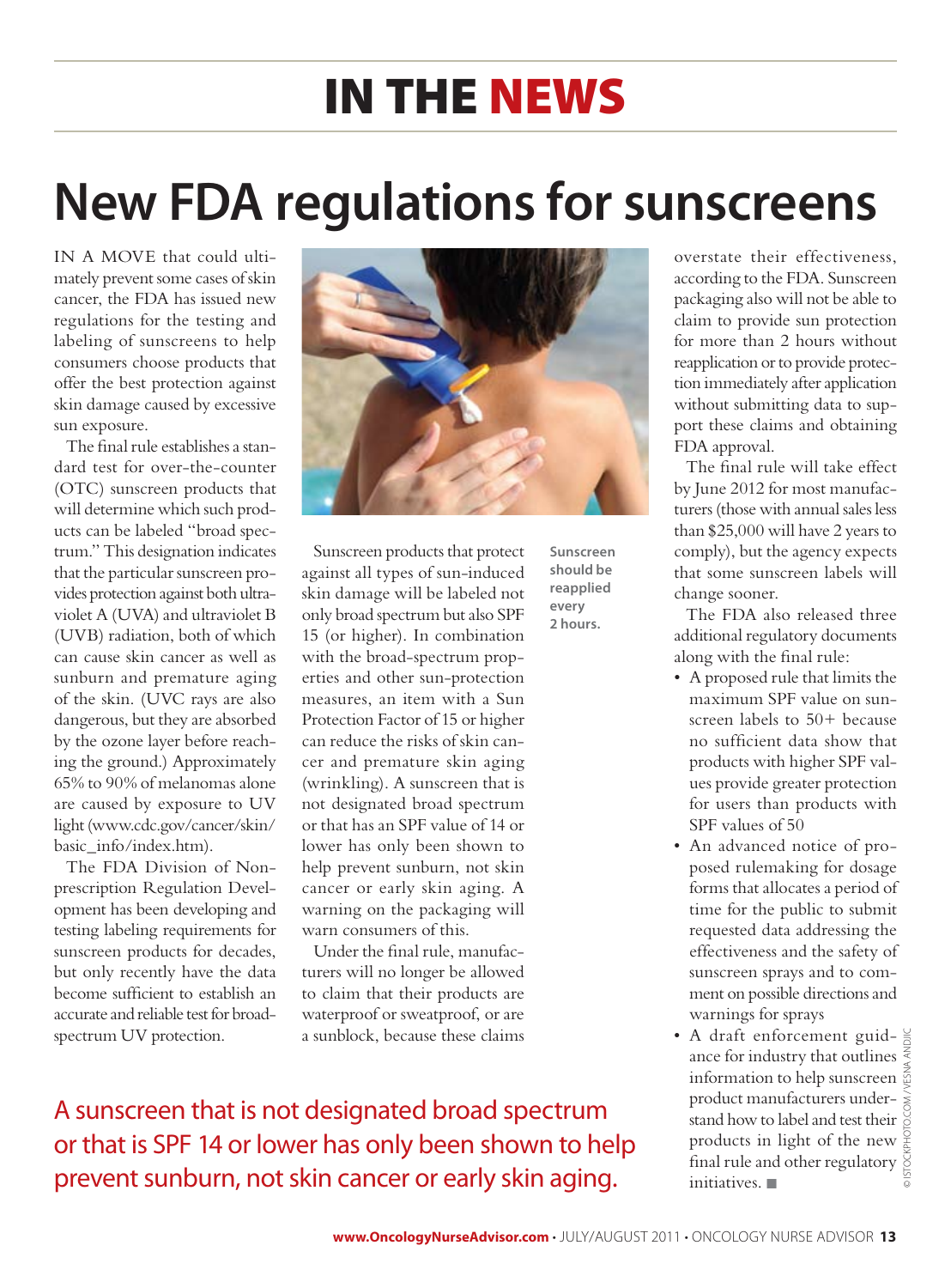#### in the news

#### FDA Update

The FDA reports that the **Chantix (varenicline)** drug label now contains updated efficacy and safety information. In addition to updated information on using varenicline in stable cardiovascular disease and information on using varenicline in patients with chronic obstructive pulmonary disease (COPD), the new label includes alternative directions for patients to select a quit smoking date. The alternative instructions tell patients to begin taking the drug, and then select a target quit date between day 8 and day 35 of treatment.

The FDA is continuing to evaluate whether use of **oral bisphosphonate drugs** is associated with an increased risk of esophageal cancer. The agency is reviewing data from published studies, which have reported conflicting findings on this risk. However, FDA believes at this time that the benefits of these drugs in reducing the risk of serious fractures in people with osteoporosis continue to outweigh their potential risks.

The FDA approved **Zytiga (abiraterone acetate)** in combination with prednisone (a corticosteroid) to treat patients with late-stage (metastatic) castrationresistant prostate cancer who have received prior docetaxel (chemotherapy).

### **New licensing deal for palliative constipation drug**

THE RIGHTS to methylnaltrexone bromide (Relistor)—a treatment for opioid-induced constipation—were licensed by Salix Pharmaceuticals, Ltd (Raleigh, North Carolina), in an exclusive worldwide agreement (with the exception of Japan) with Progenics Pharmaceuticals, Inc (Tarrytown, New York).

The peripherally acting muopioid receptor antagonist counteracts the constipating effects of opioid pain medications in the gastrointestinal tract without affecting the ability of those agents to relieve pain. Relistor subcutaneous injection is indicated for persons with advanced illness who are receiving palliative care and have an insufficient response to laxative therapy.

Methylnaltrexone bromide, which was cleared for use in the United States in 2008, is the first approved medication to



Relistor is indicated for patients with advanced illness who have an insufficient response to laxative therapy.

specifically target the underlying cause of opioid-induced constipation in patients in palliative care who are receiving opioid therapy for pain. (The use of the drug beyond 4 months has not been studied.) Single-use, prefilled syringes were approved in the United States, Canada, and the European Union in 2010. The Salix license includes intellectual property from the University of Chicago, Progenics Pharmaceuticals, and Wyeth Pharmaceuticals (now owned by Pfizer, Inc), including patents and applications with expiration dates ranging from 2017 through 2031.

An oral formulation of the drug to address opioid-induced constipation in patients with chronic, noncancer pain is in phase III development (www. progenics.com/releasedetail.  $cfm?ReleaseID=547932).$ 

| <b>Product name</b>            | <b>Potential signal of a serious</b><br>risk/new safety information | <b>Additional information as of</b><br>May 31, 2011                                                                   |
|--------------------------------|---------------------------------------------------------------------|-----------------------------------------------------------------------------------------------------------------------|
| Azathioprine (Imuran)          | Acute febrile neutrophilic<br>dermatosis (Sweet syndrome)           | The Adverse Reactions section of the labeling<br>for azathioprine was updated May 2011, to<br>include Sweet syndrome. |
| Cetuximab (Erbitux)            | • Corneal infection<br>• Skin necrosis<br>• Ulcerative keratitis    | FDA is continuing to evaluate these issues to<br>determine the need for any regulatory action.                        |
| Mercaptopurine<br>(Purinethol) | Hepatosplenic T-cell lymphoma                                       | FDA is continuing to evaluate this issue to<br>determine the need for any regulatory action.                          |
| Rituximab (Rituxan)            | Hypogammaglobulinemia                                               | FDA is continuing to evaluate this issue to<br>determine the need for any regulatory action.                          |

#### **Potential Signals of Serious Risks/New Safety Information Identified by the Adverse Event Reporting System (AERS) January-March 2011**